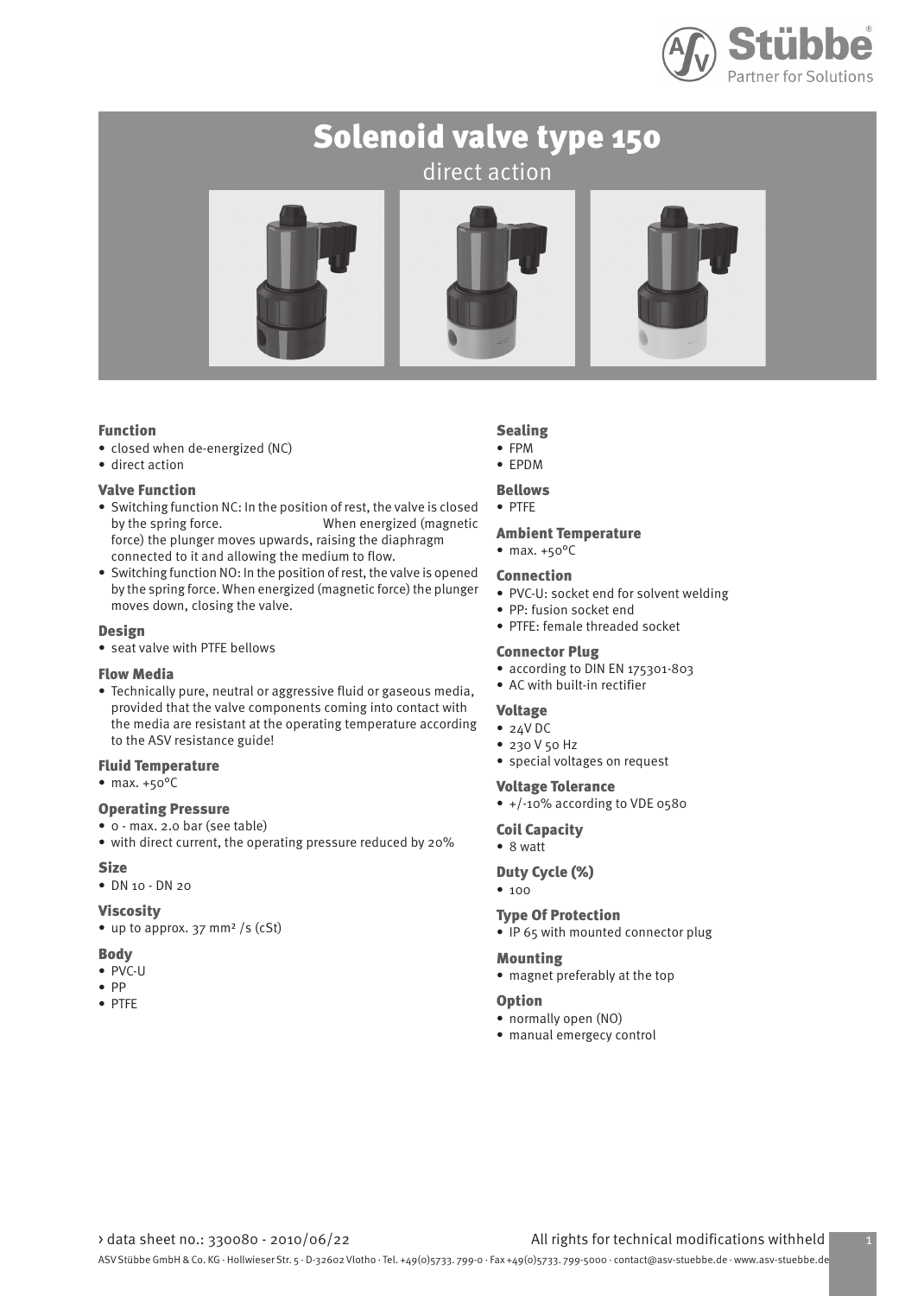

## Circuit diagram NC



## Circuit diagram NO



## kv value

| $DN$ (mm)  |    | 15 | 20 |
|------------|----|----|----|
| kv (l/min) | 33 | 45 | 53 |
|            |    |    |    |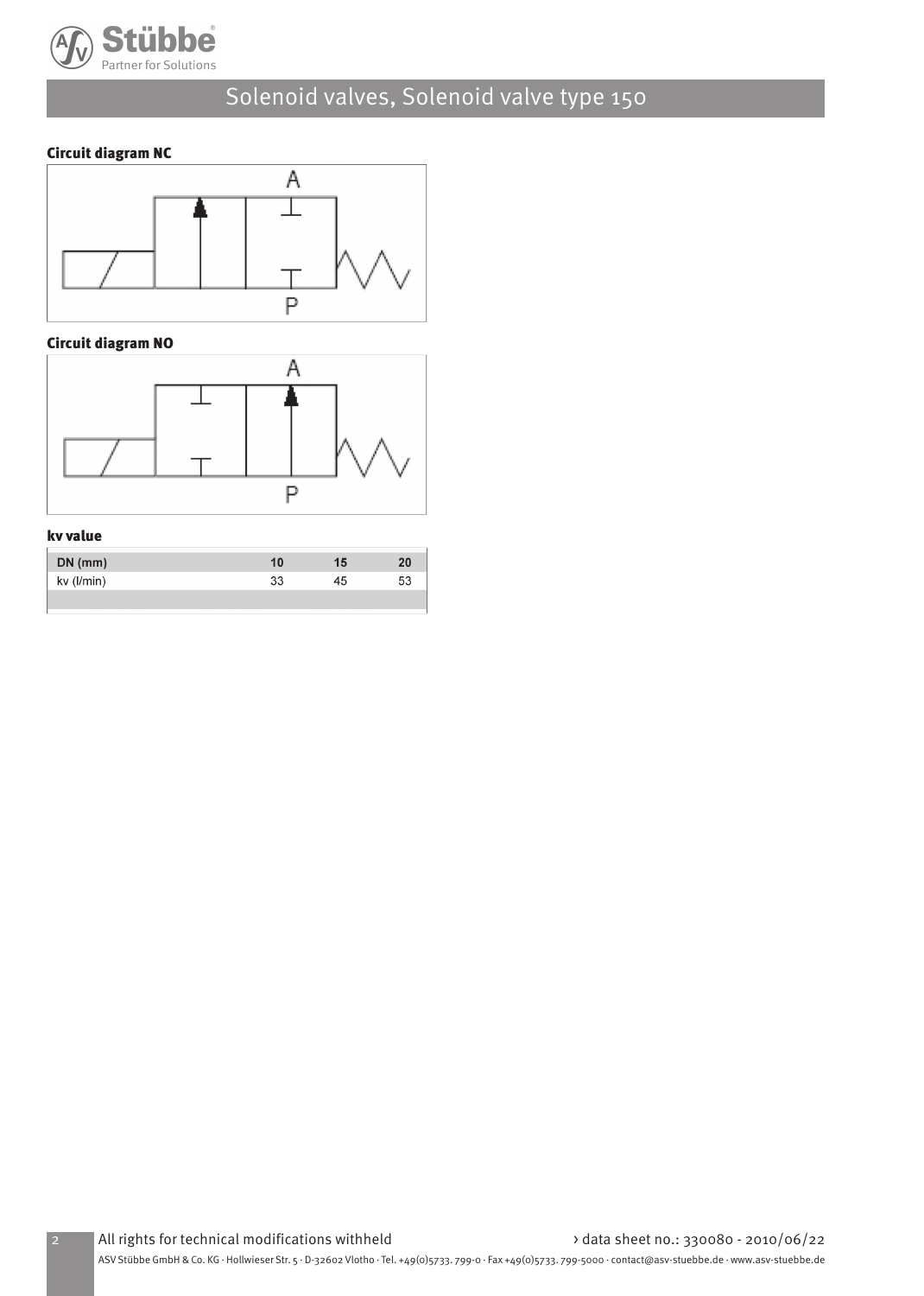



|                    | Actuator variant direct acting 230 V AC | body PVC-U | <b>NC</b> |         |           |
|--------------------|-----------------------------------------|------------|-----------|---------|-----------|
|                    |                                         |            |           |         |           |
| size               | d(mm)                                   |            | 16        | 20      | 25        |
| pressure range     | DN(mm)                                  |            | 10        | 15      | 20        |
|                    | pressure range(bar)                     |            | $O - 2$   | $O - 1$ | $0 - 0.5$ |
| Connection         | sealing                                 | ident No.  |           |         |           |
| PVC-U              | <b>EPDM</b>                             |            | 69224     | 69232   | 69240     |
| socket end DIN ISO | <b>FPM</b>                              |            | 69226     | 69234   | 69242     |

| 25        |
|-----------|
|           |
|           |
| 20        |
| $0 - 0.5$ |
|           |
| 69241     |
| 69243     |
|           |

|                    | <b>Actuator variant direct acting 230 V AC</b> | body PP   | <b>NC</b> |       |           |
|--------------------|------------------------------------------------|-----------|-----------|-------|-----------|
|                    |                                                |           |           |       |           |
| size               | d(mm)                                          |           | 16        | 20    | 25        |
| pressure range     | DN(mm)                                         |           | 10        | 15    | 20        |
|                    | pressure range(bar)                            |           | $0-2$     | $O-1$ | $0 - 0.5$ |
| Connection         | sealing                                        | ident No. |           |       |           |
| PP                 | <b>EPDM</b>                                    |           | 46380     | 43972 | 43920     |
| socket end DIN ISO | <b>FPM</b>                                     |           | 43486     | 43094 | 43195     |

Actuator variant direct acting 24 V DC size and d(mm) and the contract of the contract of the contract of the contract of the contract of the contract of  $\geq$  25  $\geq$  25  $\geq$  25  $\geq$  25  $\geq$  25  $\geq$  25  $\geq$  25  $\geq$  25  $\geq$  25  $\geq$  25  $\geq$  25  $\geq$  2 pressure range  $D(N(mm))$  10  $\vert$  20  $\vert$  20  $\vert$  10  $\vert$  15  $\vert$  20  $\vert$ pressure range(bar) 10 and 10 and 15 and 15 and 20 and 20 and 20 and 20 and 20 and 20 and 20 and 20 and 20 and 20 and 20 and 20 and 20 and 20 and 20 and 20 and 20 and 20 and 20 and 20 and 20 and 20 and 20 and 20 and 20 and Connection sealing sealing ident No. PP EPDM 43092 43093 113251 socket end DIN ISO FPM 113253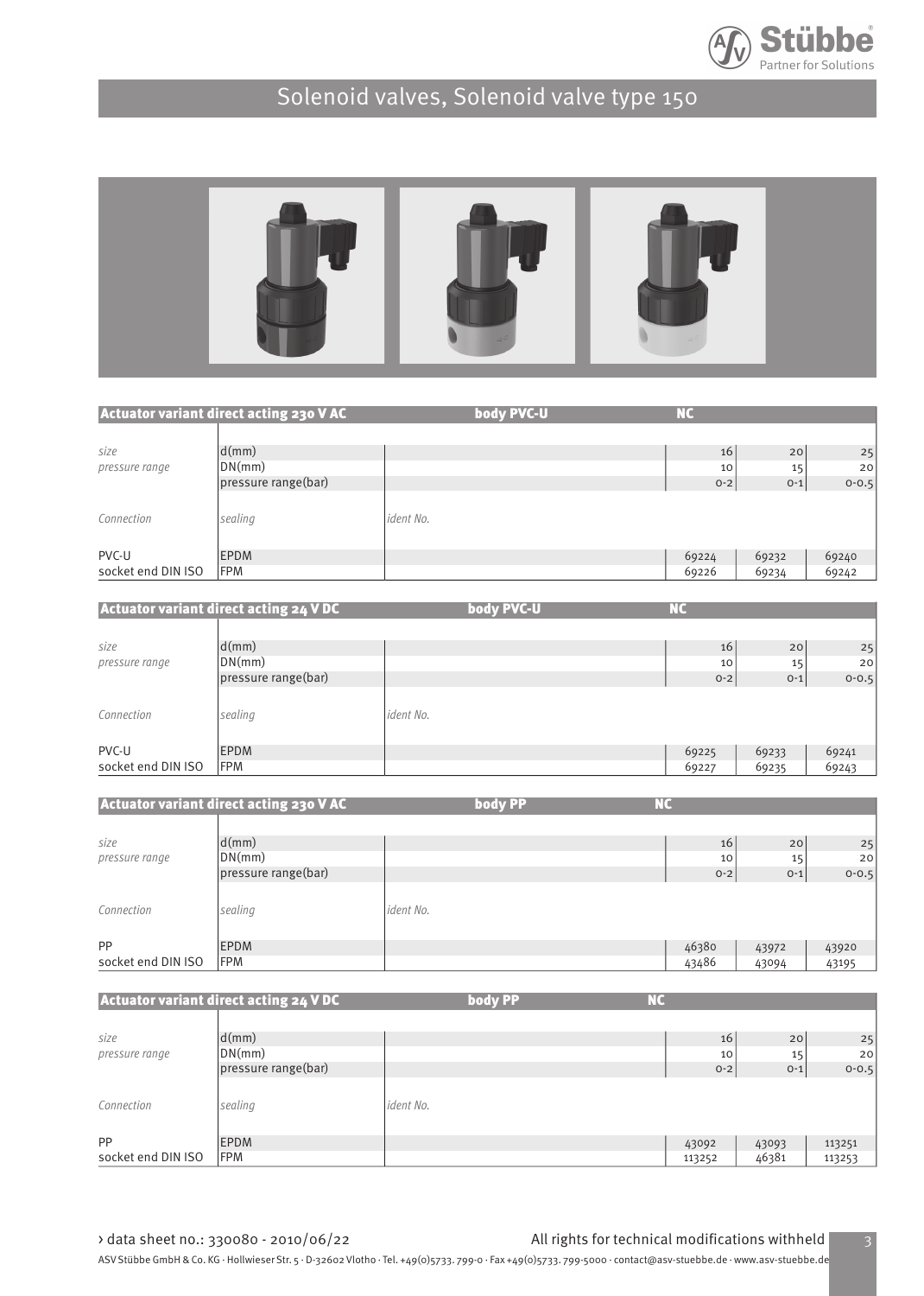



|                              | <b>Actuator variant direct acting 230 V AC</b> | body PTFE | <b>NC</b> |         |         |
|------------------------------|------------------------------------------------|-----------|-----------|---------|---------|
|                              |                                                |           |           |         |         |
| size                         | d(mm)                                          |           |           | 16      | 20      |
| pressure range               | DN(mm)                                         |           |           | 10      | 15      |
|                              | pressure range(bar)                            |           |           | $O - 2$ | $O - 1$ |
|                              | G(inch)                                        |           |           | 3/8     | 1/2     |
| Connection                   | sealing                                        | ident No. |           |         |         |
| <b>PTFE</b>                  | <b>EPDM</b>                                    |           |           | 69228   | 69236   |
| female threaded<br>sockets G | <b>FPM</b>                                     |           |           | 69230   | 69238   |

|                              | <b>Actuator variant direct acting 24 VDC</b> |           | body PTFE | <b>NC</b> |         |         |
|------------------------------|----------------------------------------------|-----------|-----------|-----------|---------|---------|
| size                         | d(mm)                                        |           |           |           | 16      | 20      |
| pressure range               | DN(mm)                                       |           |           |           | 10      | 15      |
|                              | pressure range(bar)                          |           |           |           | $O - 2$ | $O - 1$ |
|                              | G(inch)                                      |           |           |           | 3/8     | 1/2     |
| Connection                   | sealing                                      | ident No. |           |           |         |         |
| <b>PTFE</b>                  | <b>EPDM</b>                                  |           |           |           | 69229   | 69237   |
| female threaded<br>sockets G | <b>FPM</b>                                   |           |           |           | 69231   | 69239   |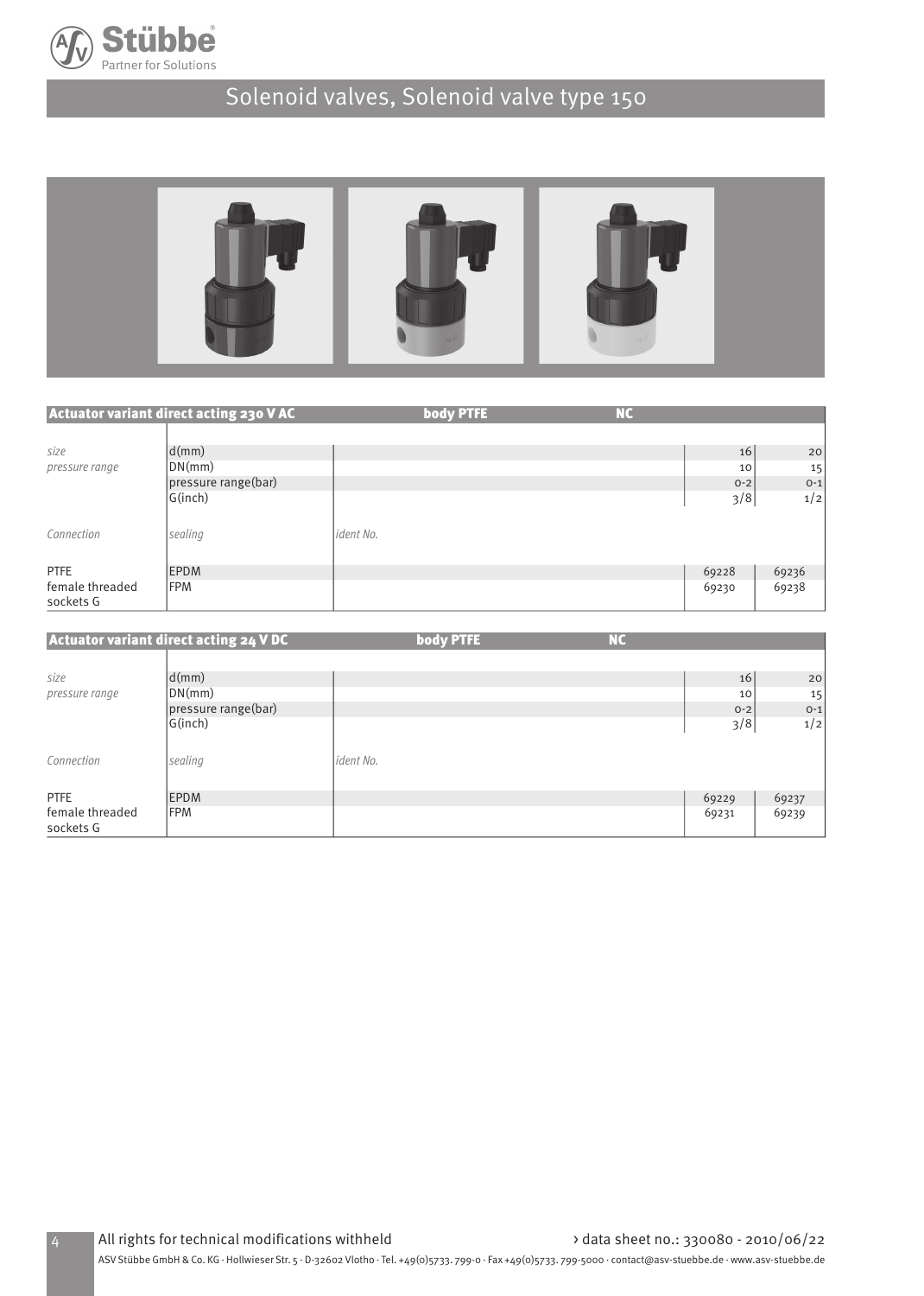



## dimensions

| 16      | 16                     | 20           | 20      | 25        |
|---------|------------------------|--------------|---------|-----------|
| 10      | 10                     | 15           | 15      | 20        |
| $O - 2$ | $O - 2$                | $0 - 1$      | $O - 1$ | $0 - 0.5$ |
| 16      | ۰                      | 20           | ٠       | 25        |
|         |                        |              |         |           |
|         |                        |              |         |           |
|         |                        |              |         |           |
|         |                        |              |         |           |
|         |                        |              |         | 25        |
| 69      | 69                     | 69           | 69      | 69        |
| ٠       |                        |              | 1/2     |           |
| 138.5   |                        | 138.5        | 138.5   | 138.5     |
|         | 16<br>d<br>D<br>G<br>Η | 3/8<br>138.5 | 20      |           |